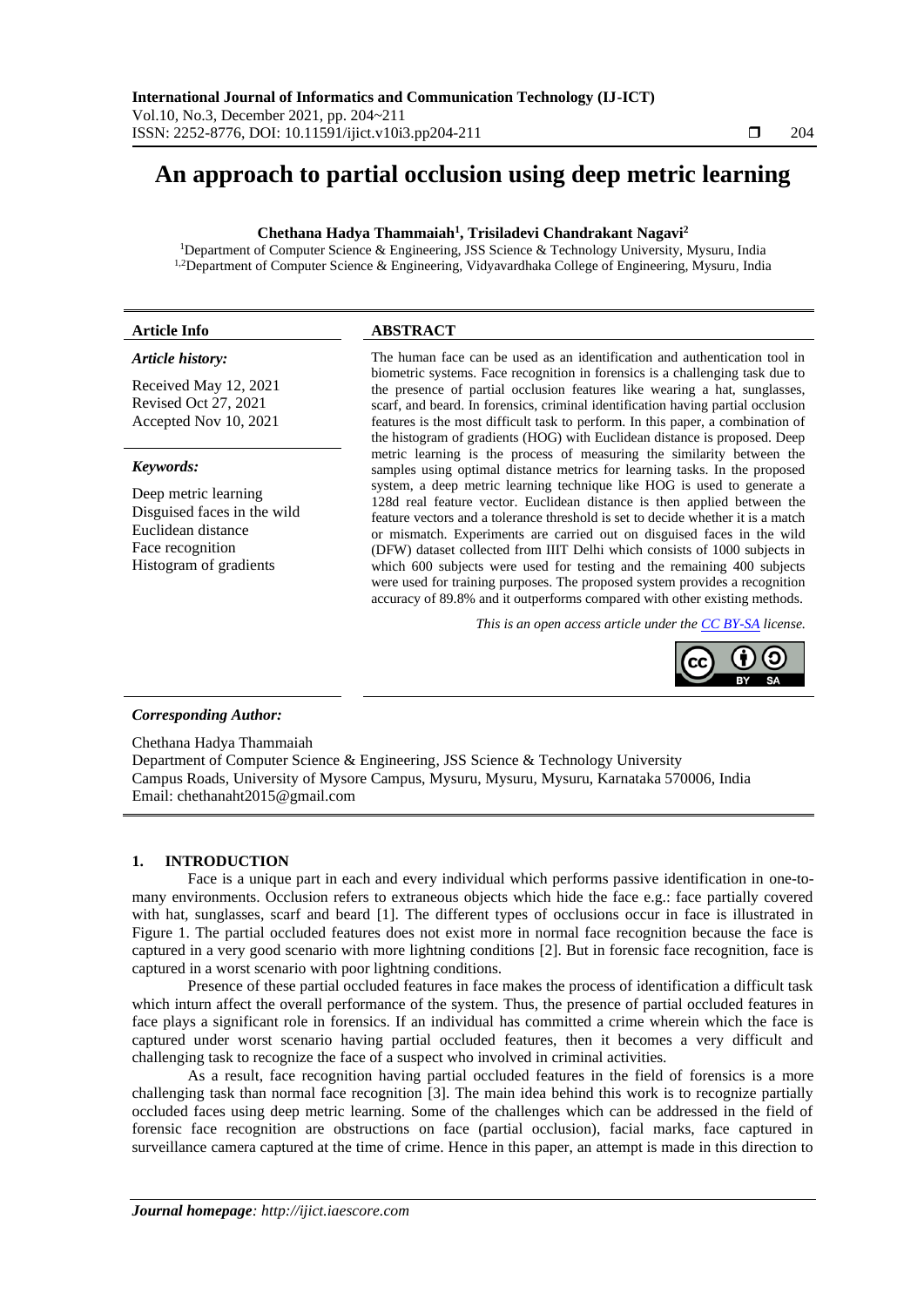address the problem of partial occlusion in forensic face recognition. The key contributions of this work are stated:

- An approach based on the combination of histogram of gradients (HOG) with Euclidean distance is proposed
- Proposed system is experimented on disguised faces in the wild (DFW) dataset which contains 1000 subjects with 1, 11,157 images
- Performance of proposed system is compared with other existing methods
- Results obtained from proposed system outperforms with other existing methods in terms of recognition accuracy

The organization of the paper is as follows: Section 1 presents introduction to face recognition and challenges in forensic face recognition. Section 2 discusses literature review on partial occlusion in face recognition. A detailed discussion on proposed system is presented in section 3. Experimental results are discussed in section 4. Finally, section 5 potrays the concluding remarks.



Figure 1. Illustrates the different types of occlusions in face

# **2. LITERATURE SURVEY**

In this section, a brief literature review on partial occlusion-based face identification and methods applied for partial occlusion-based face identification is discussed. A method based on multi cascaded convolutional neural network (CNN) is proposed [4] which performs the fusion of features at different levels producing feature vectors. Then classification is performed by applying cosine distance. Deep disguise recognizer network (DDRNET) model is proposed which uses the inception network to train the preprocessed images and similarity metric is calculated which can be used for the classification [5].

Singh *et al*. [4] proposed a deep convolutional neural network (DCNN) based approach for recognition. Here features were trained using two different networks and resulting features were used for recognition. Occluded face recognition consists of both global and local features. Mixing of local features will significantly improve the recognition accuracy in terms of partial occlusion [6]. Azeem *et al*. [6] proposed a lateral subspace strategy to acquire the local features and linear discriminant analysis is used to identify inter and intra class variations using weighted process. The experiment is carried out on augmented reality (AR), Japanese female facial expression (JAFFE), the face recognition technology (FERET) and Extended Cohn-Kanade (CK+) dataset which provides promising results [7].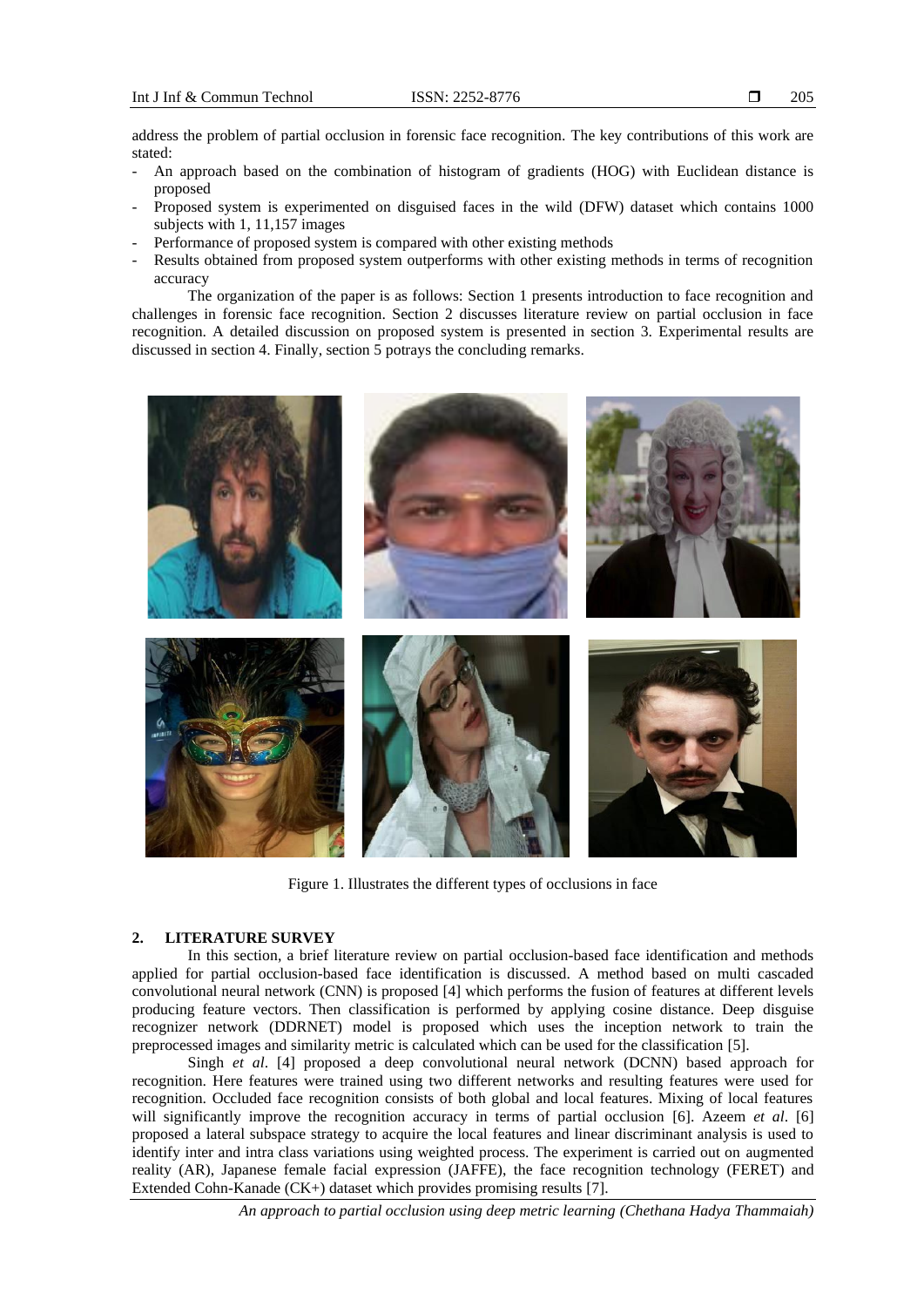*Wen* et al. proposed [8] a structure based occlusion coding method which includes structured dictionary and structure sparsity. This structure occlusion coding is used to remove the occlusion from nonoccluded images and thereby classification is performed for recognition. Min *et al*. [9] proposed an approach which is used to detect the occlusions in face and selective local Gabor patterns were applied on nonoccluded facial regions. Experimental results proves that the proposed method [10] out performs the state of the art compared to other existing methods. An approach based on weighted matrix is proposed in [11] which consist of two phases: occlusion detection and recognition. In the first phase, partial occlusions are detected using feature-based approach and support vector machine (SVM) with Euclidean nearest neighbor is used for face recognition.

Jozef *et al*. [12] proposed a large scale deep learning method which uses CNN to detect the faces. Experiment is carried out on annotated faces in the wild (AFW) , face detection dataset, and the benchmark (FDDB) dataset. Experimental results envisage that large scale deep learning method on AFW dataset shows a significant improvement in the overall recognition accuracy.

Devi [13] presents a comparative study of different methods like principal component analysis, K-Principal component analysis and SVM on partial occluded images. Jozef *et al.* [12] uses Viola jones algorithm for face detection in which these occluded images are sent as an email to the authorized person.

Wu *et al.* [14] proposed a novel object tracking algorithm called partial occlusion by background alignment (POBA). POBA tracker outperforms the six other trackers on OTB2015 benchmark dataset. An approximation algorithm based on greedy approach is presented in [15]. In the first step, string generation algorithm is designed to convert the face in to string of characters. Then approximation algorithm based on greedy approach is designed to perform string matching. Experiments are carried out on FEI, IAB, ORL and extended Yale-B dataset which shows significant improvement in the recognition accuracy.

Athreya *et al*. [16] proposed an approach based on the integration of compositional models with DCNN thereby generating a unified deep model which is robust to partial occlusion. A survey on partially occluded faces is presented in [15] which describe the different methods on partially occluded faces. From the comparative study it is observed that REGT provides promising results and performance is better compared with other existing methods. Most of the works [12]–[16] are carried out on partial occlusion based face recognition but none of the method has encountered a combination of HOG with Euclidean distance. To address this problem, an attempt is made in this direction to improve the recognition accuracy.

## **3. PROPOSED SYSTEM**

In this section, a brief discussion on the implementation of proposed system for partial occlusionbased face recognition is presented. Proposed system is experimented on DFW dataset [16] which consists of 1000 subjects with 1,11,057 images. The dataset is divided in to testing and training set in which 600 subjects are used for testing and remaining 400 subjects are used for training.

Proposed system uses deep metric learning technique which generates a real-valued feature vector as an output. For the dlib facial recognition network, the output is 128-d feature vector which is used to quantify the face. The network is pre-trained using triplets, two images are faces of one subject and the third image is a random face from the dataset and is not the same subject. The metric quantified from the face is serialized and stored in the database.

If a new face having partial occlusion features needs to be recognized and the corresponding identity has to be verified, then the same HOG model is used to quantify the new face into a 128-d feature vector. This vector is then compared with the stored face encodings using a euclidean distance between the feature vectors [17].

A tolerance threshold is set before to perform the comparison process and a decision is made to check whether it is a match or mismatch. The subject with most matches is considered to be the recognized face in the image sample that is being tested. CNN based model or a 5-point HOG model using dlib is used to perform the quantification process. The HOG model is more successful, faster and more tolerant towards partial facial occlusion and hence it is employed in the proposed system. Proposed system consists of six phases: image acquisition, pre processing, face quantification, feature vector similarity detection, serialization and post processing which is depicted in the Figure 2.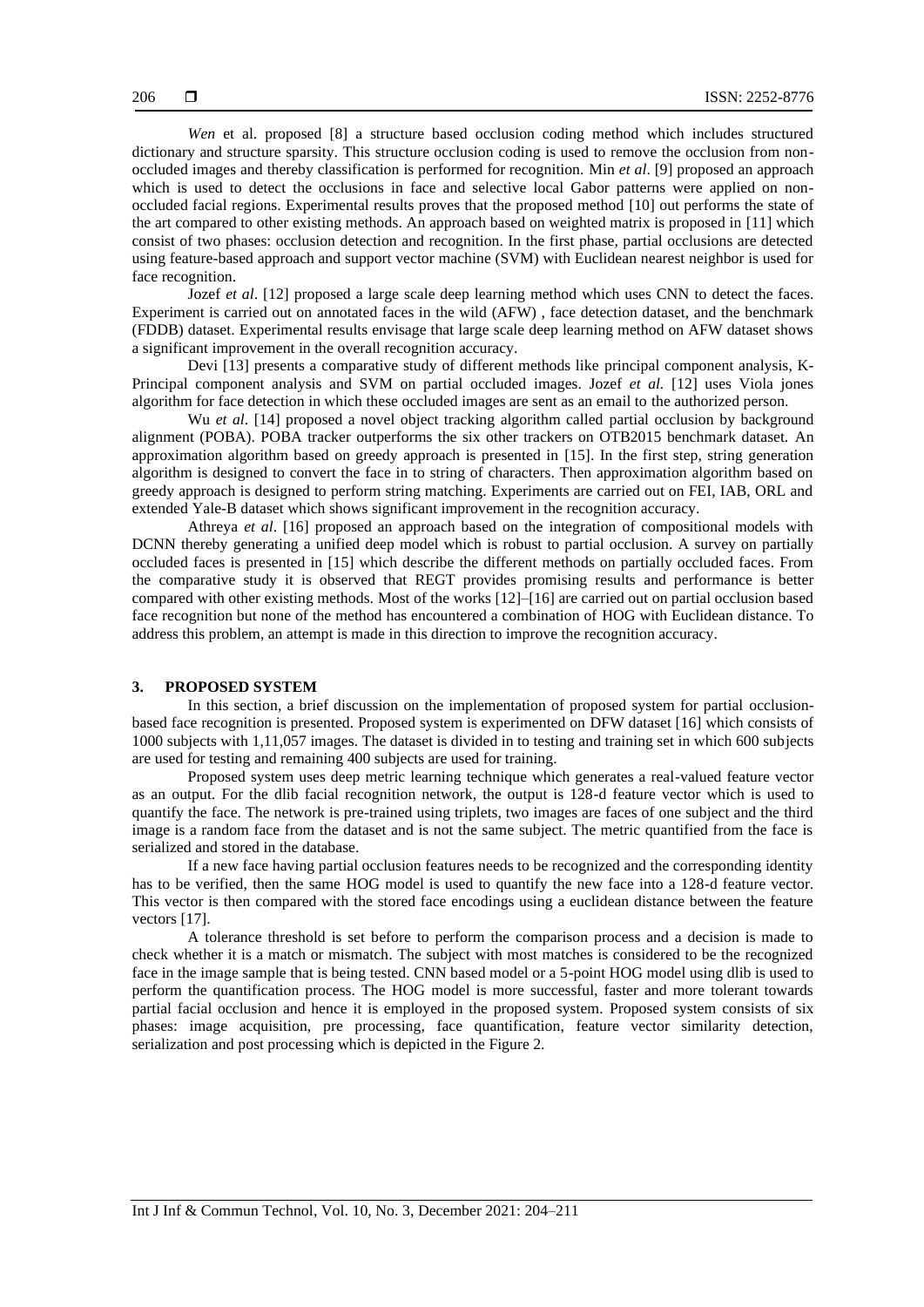

Figure 2. Architecture of the proposed system.

#### **3.1. Pre-processing stage**

In the pre-processing stage, face detection from standard openCV methods using local binary pattern histogram (LBPH) are employed to isolate the faces and extract them for further steps. Since the faces do not have much sharp contrast features so there is no need to perform extensive sharpening filters or unsharp masking. All the images are converted in to RGB color scheme from a BGR color coding scheme because of compatibility and uniformity reasons. The detailed explanation of image acquisition step is provided in the experimental results section.

## **3.2. Face quantification Method**

The HOG model is trained with the images having a dataset of 3 million images using a triplet training method where in two images of the subject and one false positive is used in training the model. This model has an accuracy of 99.38% on labelled faces in wild (LFW) dataset and so transfer learning method is applied to quantify the faces in DFW dataset. The HOG model is a ResNet network which consists of 29 convolutional layers where in few layers are removed and the number of filters per layer is reduced by half. The network is trained with randomly initialized weights and structured metric loss is used which tries to project all the identities into non-overlapping balls of radius 0.6. The loss is basically a type of pair-wise hinge loss that runs over all pairs in a mini-batch and includes hard-negative mining at the mini-batch level. The threshold for similarity index is derived empirically to maximize the verification accuracy keeping in mind the loss projection are non-overlapping balls of radius 0.6.

#### **3.3. Feature vector similarity detection method**

Even though there are multiple methods exist to generate the similarity of the 128-d feature vectors. In proposed system, euclidean distance is employed to generate 128-d feature vectors. The euclidean distance d (p, q) in two dimensions is generalized to 128-d as d (p, q,  $n=128$ ) where p and q are the coordinates, n represents the number of feature vectors. This method is used to identify the proximity of the sample feature vector and the reference feature vector [14] which is shown in the (1).

$$
\sqrt{\sum_{i=1}^{n} (p_i - q_i)^2} \tag{1}
$$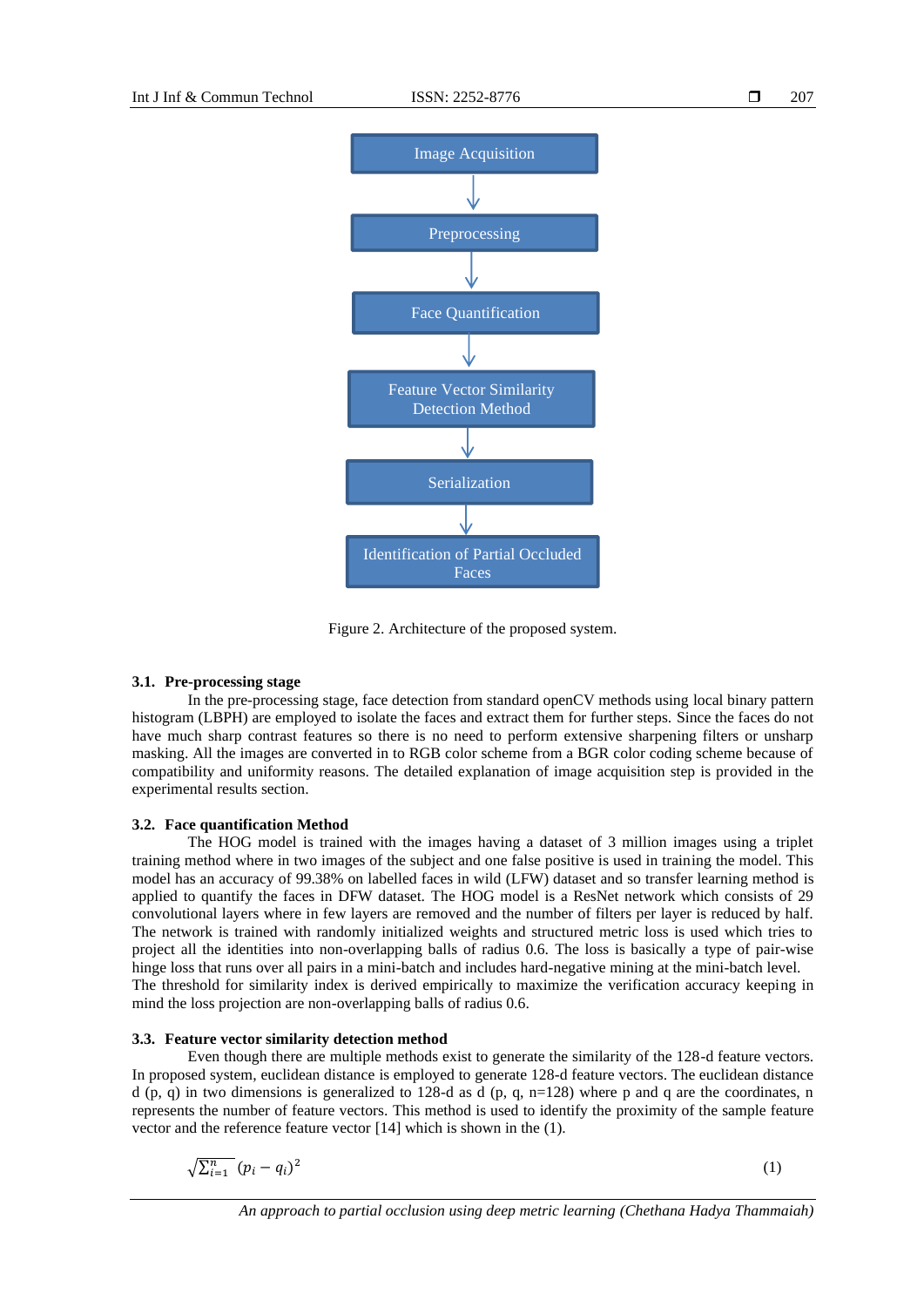# **3.4. Serialization**

Pickle module in python is used to serialize and deserialize the feature vectors. This pickle module is the most fundamental and powerful algorithm for serialization and deserialiazation process. "Pickling" is the process whereby a Python object hierarchy is converted into a byte stream and "unpickling" is the inverse operation, whereby a byte stream is converted back into an object hierarchy. In proposed system, serialization process is performed using pickle module which converts Python object of input facial image in to byte stream.

# **3.5. Identification of partial occluded face recognition**

It is the last step in proposed system. Here the byte stream generated from the given facial image is used for the recognition of partial occluded faces.

# **4. RESULTS AND DISCUSSION**

In this section, a detailed discussion on experiments carried out on DFW is presented. The dataset is collected from IIIT Delhi [16] consisting of 1000 subjects and 1, 11, 057 images is indicated in the Table 1.

Experiments were carried out on two scenarios. In the first scenario, input image will be a trained partial occluded face and the probability of matching is good. Results of correct matches in partial occlusionbased recognition are shown in the Figure 3.

| Table 1. Statistics of testing and training partition in DFW dataset |  |
|----------------------------------------------------------------------|--|
|----------------------------------------------------------------------|--|

| dataset name        |         | number of subjects | Challenges          | Source               | Size                   |
|---------------------|---------|--------------------|---------------------|----------------------|------------------------|
|                     | Testing | Training           |                     |                      |                        |
| Disguished faces in | 600     | 400                | Normal, validation, | Image analysis and   | Min- $200*350$         |
| the wild (DFW)      |         |                    | disguished and      | biometrics Lab @IIIT | dimensions to Max-     |
|                     |         |                    | impersonator images | Delhi                | $1000*1800$ dimensions |



Figure 3. Recogntion of correct matches in partial occlusion based recognition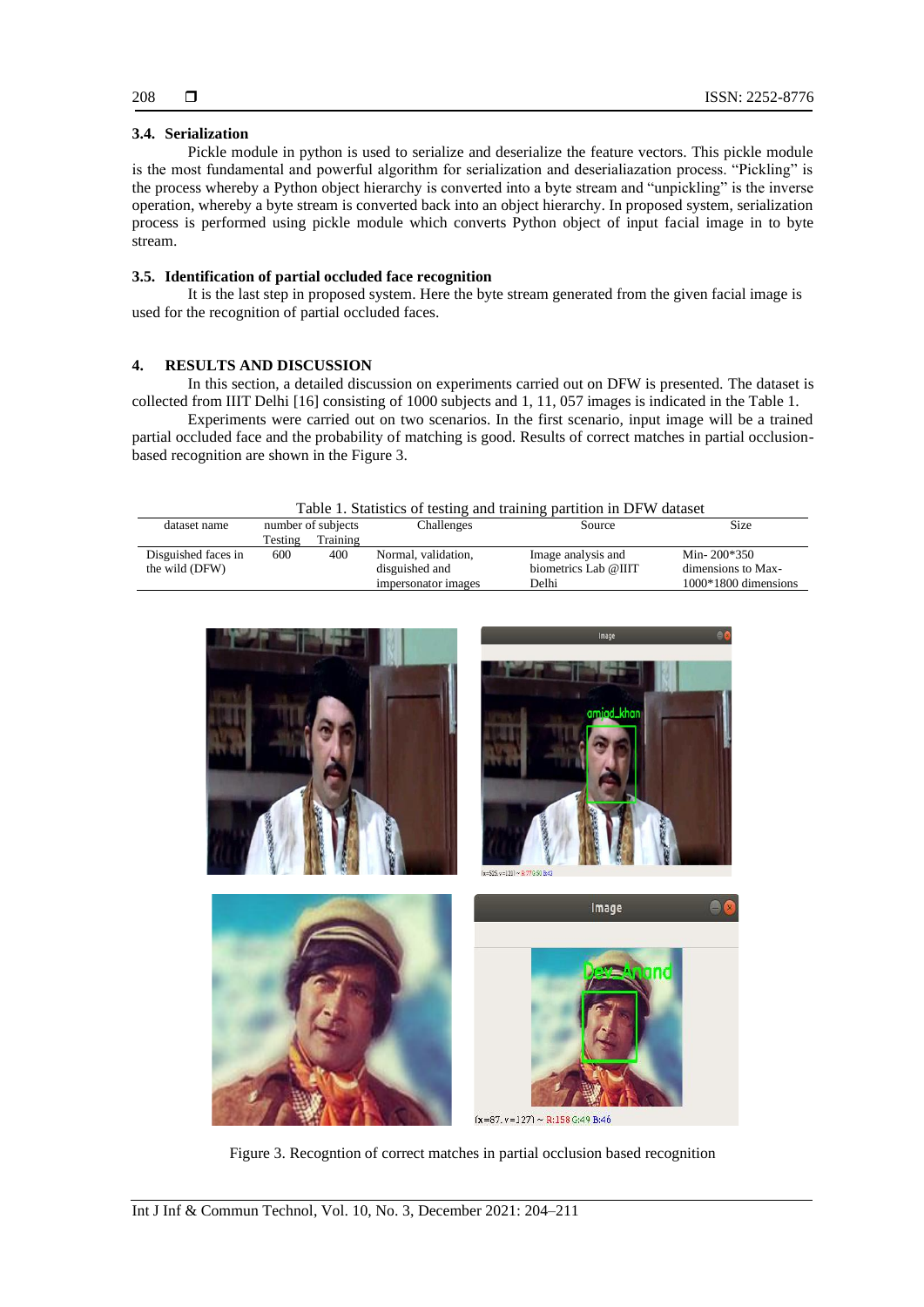Second scenario: Input image will be not trained partial occluded face, so the proposed system will detect the nearest matching face and corresponding output will be displayed. In this scenario, even though the input facial image is detected but it is not showing the exact name of the individual. Results of the incorrect matches in partial occlusion-based recognition are shown in the Figure 4.



Figure 4. Recogntion of incorrect matches in partial occlusion based recognition

Accuracy is one of the metric used to define the closeness of measurements to a specific value. It is also defines as the ratio of total number of samples with correct matches divided by the total number of samples in the dataset. Out of 1000 samples , 898 samples were correctly matched and remaining 102 samples were incorrectly matched . Accuracy is calculated using (2).

$$
Accuracy = \frac{Total number of samples with correct matches}{Total number of samples}
$$
 (2)

Proposed system provides a accuracy of 89.8% on DFW dataset and its performance is compared with the other existing algorithms which is illustrated in Table 2.

| Table 2. Comparative Study of different methods on partial occlusion based recognition |                                              |                                                              |                                                              |  |  |  |
|----------------------------------------------------------------------------------------|----------------------------------------------|--------------------------------------------------------------|--------------------------------------------------------------|--|--|--|
| Sl. No                                                                                 | <b>Authors</b>                               | Methodology                                                  | Recognition accuracy                                         |  |  |  |
|                                                                                        | Ashraf Y. A. Maghari et<br>al. $[18] (2020)$ | Region independent component analysis<br>(Reg- ICA Combined) | 85% (Sunglass)                                               |  |  |  |
| $\mathcal{D}$                                                                          | M Thu et al. [19](2020)                      | Pyramidal part-based model                                   | 81% (Prince of Songkla University<br>dataset)                |  |  |  |
| 3                                                                                      | Jaeyoon Jang et al.[20]                      | Mobile face recognizer                                       | $+mask: 88.91\%$ on NIST Mask 0 and<br>90.89% on NIST Mask 1 |  |  |  |
| 4                                                                                      | Proposed system                              | HOG with Euclidean distance                                  | 89.8%                                                        |  |  |  |

The graphical representation of the comparative study is depicted in Figure 5. In this plot, a value in X-axis denotes the existing methods and proposed system. and a value in Y-axis denotes the recognition accuracy. From the comparitive study it is observed that proposed system gives a appreciable recognition accuracy of 89.8% and it outperforms when compared with other existing methods. Proposed system with a combination of HOG with euclidean distance is faster and more tolerant towards partial occlusion based face recognition.

*An approach to partial occlusion using deep metric learning (Chethana Hadya Thammaiah)*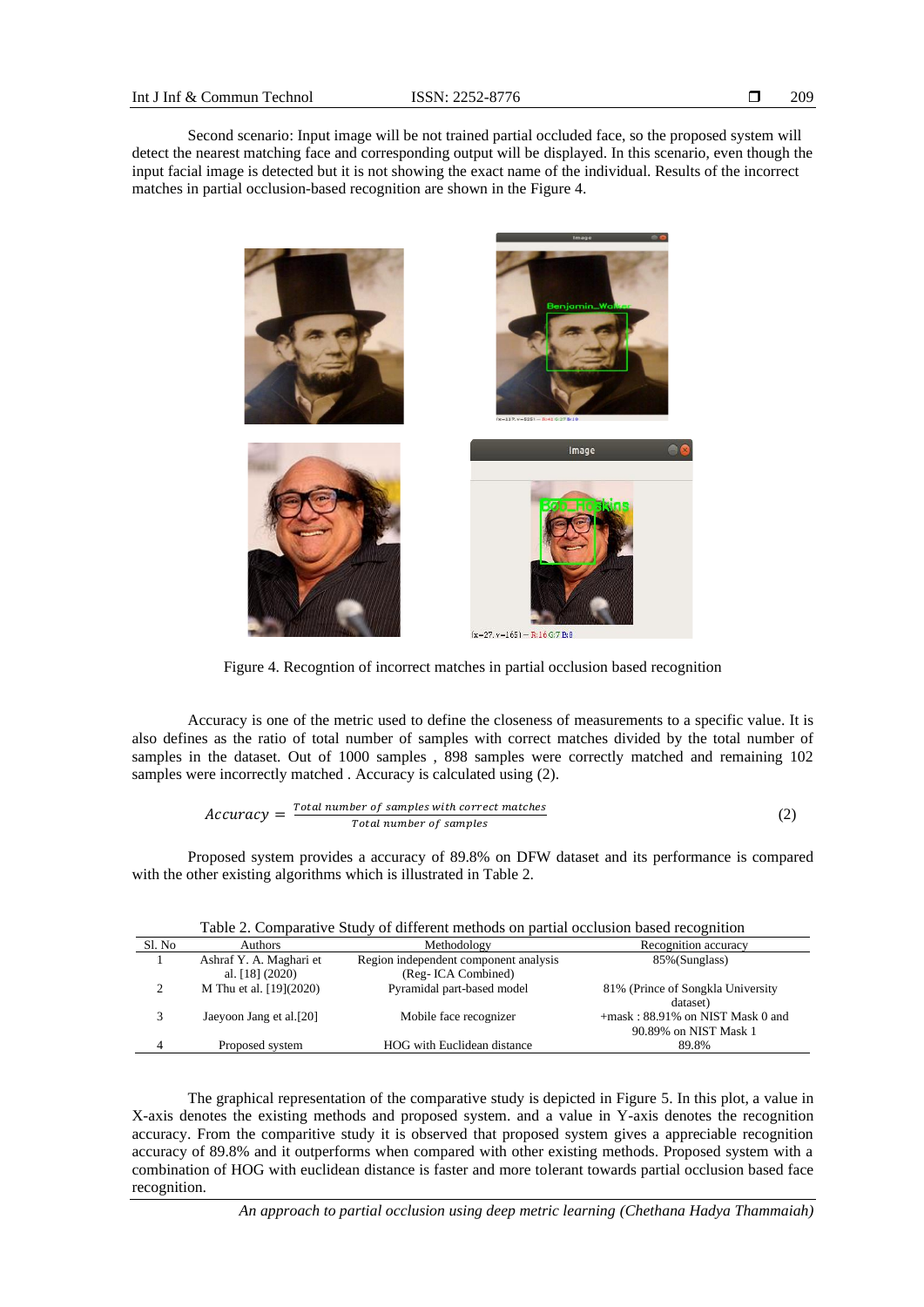

# **Performance Analysis**

Figure 5. Performance Analysis of existing methods with the proposed system

#### **5. CONCLUSION**

The main aim of research work is to propose an efficient system for detecting partially occluded images. Partial occlusion face identification is one of the challenges in forensics. An attempt was made in this direction to address the problem of Partial occlusion face identification using a combination of HOG with Euclidean distance. The proposed system works effectively and achieved promising results of 89.8% compared with other existing methods. The proposed system helps in identifying the suspects who involved in criminal activities. Optimizing the threshold for the comparison of faces and more intelligent methods can be applied for calculation of proximity which provides an excellent opportunity for the researchers to carry out the research in the field of partial occlusion-based recognition.

#### **REFERENCES**

- [1] T. B. Patel and J. T. Patel, "Occlusion detection and recognizing human face using neural network," in *Proceedings of 2017 International Conference on Intelligent Computing and Control, I2C2 2017*, Jun. 2018, vol. 2018, pp. 1–4, doi: 10.1109/I2C2.2017.8321959.
- [2] H. T. Chethana and T. C. Nagavi, "A new framework for matching forensic composite sketches with digital images," *International Journal of Digital Crime and Forensics*, vol. 13, no. 5, pp. 1–19, Sep. 2021, doi: 10.4018/IJDCF.20210901.oa1.
- [3] H. T. Chethana and T. C. Nagavi, "A Heterogeneous Face Recognition Approach for Matching Composite Sketch with Age Variation Digital Images," in *2021 International Conference on Wireless Communications, Signal Processing and Networking, WiSPNET 2021*, Mar. 2021, pp. 335–339, doi: 10.1109/WiSPNET51692.2021.9419436.
- [4] M. Singh, R. Singh, M. Vatsa, N. K. Ratha, and R. Chellappa, "Recognizing Disguised Faces in the Wild," *IEEE Transactions on Biometrics, Behavior, and Identity Science*, vol. 1, no. 2, pp. 97–108, Apr. 2019, doi: 10.1109/tbiom.2019.2903860.
- [5] A. Bansal, R. Ranjan, C. D. Castillo, and R. Chellappa, "Deep features for recognizing disguised faces in the wild," in *IEEE Computer Society Conference on Computer Vision and Pattern Recognition Workshops*, Jun. 2018, vol. 2018-June, pp. 10–16, doi: 10.1109/CVPRW.2018.00009.
- [6] A. Azeem, M. Sharif, M. Raza, and M. Murtaza, "A survey: Face recognition techniques under partial occlusion," *International Arab Journal of Information Technology*, vol. 11, no. 1, pp. 1–10, 2014.
- [7] F. K. Zaman, A. A. Shafie, and Y. M. Mustafah, "Robust face recognition against expressions and partial occlusions," *International Journal of Automation and Computing*, vol. 13, no. 4, pp. 319–337, Aug. 2016, doi: 10.1007/s11633-016-0974-6.
- [8] Y. Wen, W. Liu, M. Yang, Y. Fu, Y. Xiang, and R. Hu, "Structured occlusion coding for robust face recognition," *Neurocomputing*, vol. 178, pp. 11–24, Feb. 2016, doi: 10.1016/j.neucom.2015.05.132.
- [9] R. Min, A. Hadid, and J. L. Dugelay, "Efficient detection of occlusion prior to robust face recognition," *The Scientific World Journal*, vol. 2014, pp. 1–10, 2014, doi: 10.1155/2014/519158.
- [10] G. N. Priya and R. S. D. Wahida Banu, "Occlusion invariant face recognition using mean based weight matrix and support vector machine," *Sadhana - Academy Proceedings in Engineering Sciences*, vol. 39, no. 2, pp. 303–315, Apr. 2014, doi: 10.1007/s12046-013-0216-3.